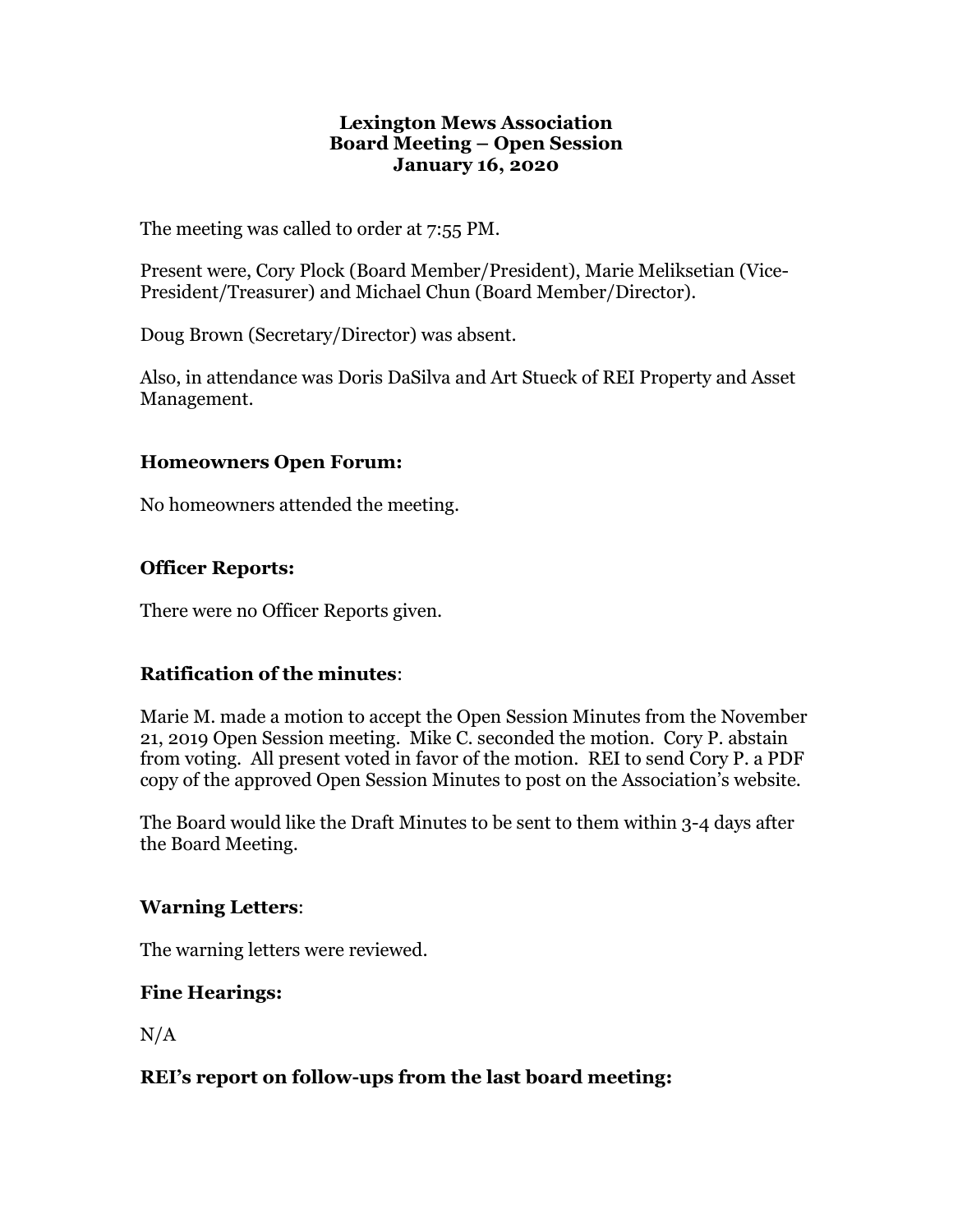REI to follow-up on obtaining quotes for a pool service vendor for the 2020 season. REI to send a contract termination letter to the current pool vendor.

REI follow-up with J&J Pool & Concrete Services to have them inspect the pool and provide a quote to address the holes at the bottom of the pool before the pool opens again in 2020. REI to check with Sterling Woods pool surface repair vendor and Nejame and Sons for quotes.

REI to follow-up on obtaining prices from REI, Yankee Painting and DB Osborne for the front door painting project.

REI to follow-up with Oakridge because they are putting the recycling and regular household garbage in the same truck. REI to follow-up with the appointment to visit the facilities, preferably in the morning or weekends.

REI to reach out to Sunburst to get a price for the woodchips versus the plastic material for the playground. Also to inquire about the residential wear mats underneath the swings to prevent erosion of the covering material in those areas.

REI to also reach out to a playground vendor and get estimate for the playground filler to be at least 12 inches in thickness as per the suggestion of the insurance company.

# **Financials:**

No financials were reviewed.

REI to provide the December 31, 2019 financials once completed.

REI to add a second signor for any check over 10K.

# **Work Orders:**

REI to get more information regarding the invoice for the light fixture that was 1K in for the electrician.

REI to issue a work order to have the dip stick test on all the drains.

REI to issue a work order to have a contractor look at the drain at the bottom of the pool that seems to be clogged.

REI to follow-up on the work order for the cracked sidewalk in front of unit 1201 and 1006. REI to do a patchwork to minimize any tripping hazards.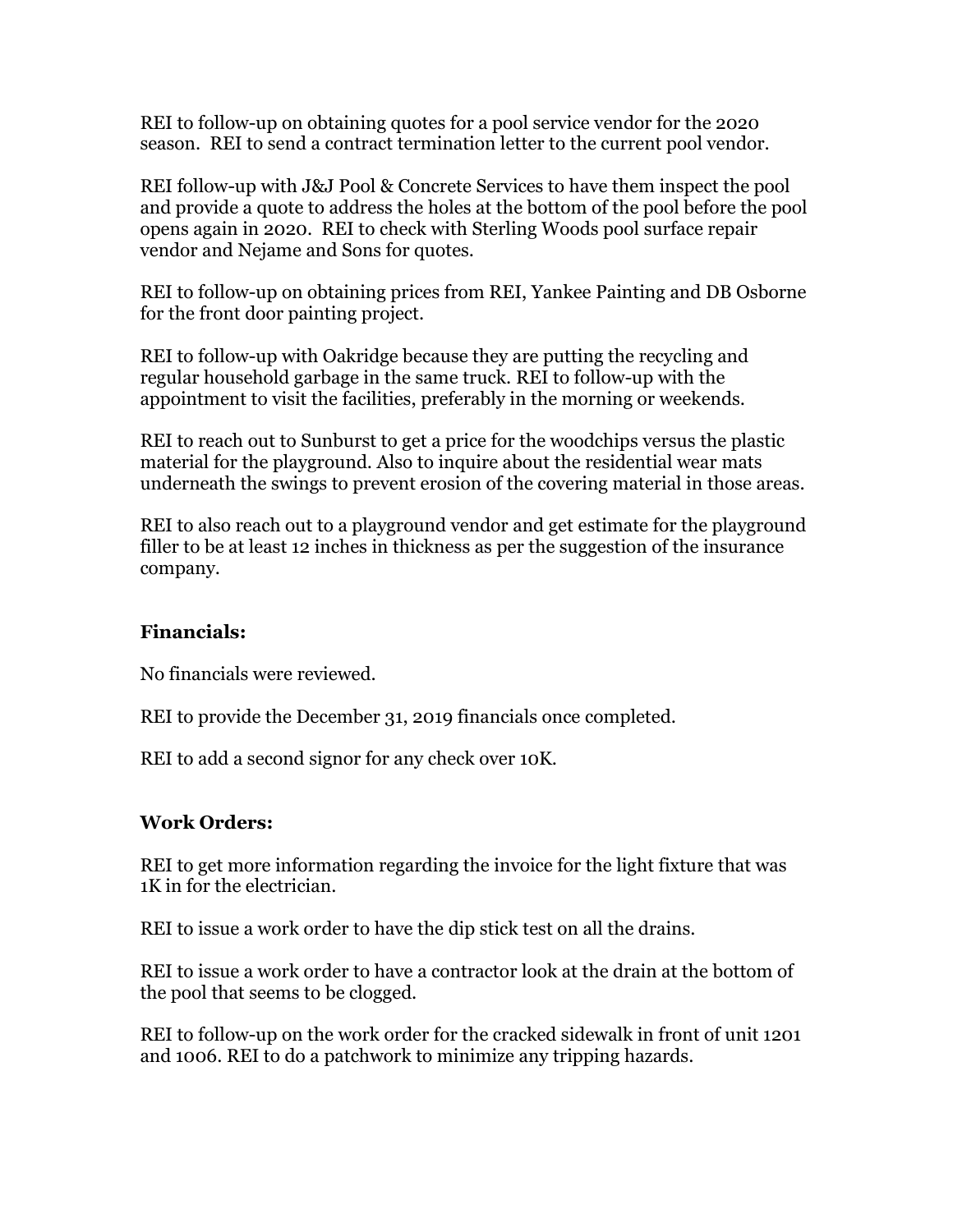#### **New Business:**

Mike C. made a motion to elect the following slate of Board Positions for 2020:

- Cory Plock President
- Marie Meliksetian Vice-President/Treasurer
- Doug Brown Secretary
- Michael Chun Director at Large

Marie M. seconded the motion. All present voted in favor of the motion. REI To update the profile and Concord.

Marie M. made a motion to the Maintenance Standards as written. Mike C. seconded the motion. All present voted in favor of the motion. REI to send the Maintenance Standards out for Notice and Comment to the community.

REI to follow-up with those units that receive hard-copy mail and send them an email enrollment form.

REI to inform the Hodge Agency that they will need to pick 2-3 carriers that they will like to bid to and REI to go to another broker and have them also bid on the insurance.

REI to contact Eversource for 2 lights that are out by the entrance of the community near the bus stop (the 1<sup>st</sup> and  $3<sup>rd</sup>$  light are out – as you enter and pass the bus stop).

REI to follow-up with Eversource to label the light by unit 1106. All others have been labeled. Also, ask Eversource for a map of all the lights in the community

REI to contact Eversource for the light in front of 3303 is out.

REI to send a warning letter to unit 3104 because they never had their garage door painted.

# **Insurance Claims:**

 $N/A$ .

# **Proposals**:

REI to follow-up with Eversource regarding their proposals particularly how the lights will look like, they will like a picture of the new fixtures. If all the heads are going to be the same in Cambridge Road and in Eaton Court or only the lights in Eaton Court will be replaced. And if there are any different choices the Board could choose from.